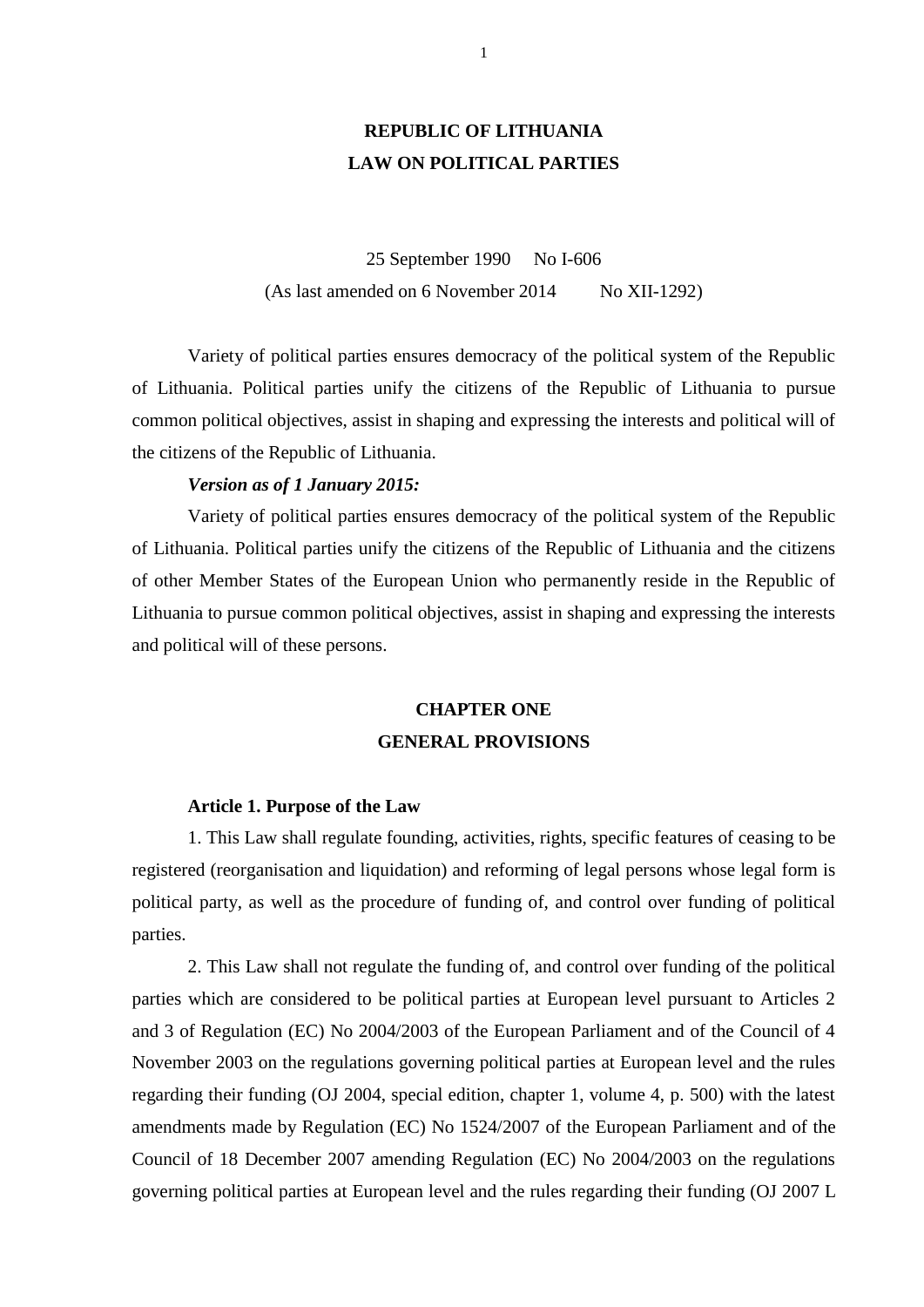343, p. 5). This Law shall apply to political parties at European level to the extent that the Regulation referred to in this paragraph does not regulate them.

### **Article 2. Definitions**

1. '**Auditor's report of factual findings'** means a document, in which the auditor provides results of independent verification of a political campaign participant and which is prepared in accordance with the procedure laid down by this Law, in compliance with international standards on related services and according to the the terms of reference approved by the Central Electoral Commission of the Republic of Lithuania (hereinafter: 'the Central Electoral Commission') and defining the scope of work assigned to the auditor.

2. **'Auditor'** means a natural person holding the title of the certified auditor granted according to the procedure laid down by the Republic of Lithuania Law on Audit.

## *Version as of 1 January 2015:*

3. 'C**itizen of any other Member State of the European Union permanently residing in the Republic of Lithuania'** means a citizen of any other Member State of the Republic of Lithuania who has acquired the right to permanently reside in the Republic of Lithuania under the conditions laid down by the Law of the Republic of Lithuania on the Legal Status of Aliens and who has been residing in the Republic of Lithuania uninterruptedly for the last five years.

4**. 'Political party'** means a public legal person having its own name, established according to this Law with the aim to satisfy the interests of its members, to help citizens of the Republic of Lithuania to express their political will and to seek participation in the execution of state power and the right to self-government.

### *Version as of 1 January 2015:*

4. '**Political party**' means a public legal person having its own name, established according to this Law, with the aim to satisfy the interests of its members, to help them to express their political will and to seek participation in the execution of state power and the right to self-government.

5. **'Political party's current bank account**' means an account of the political party with the bank registered in the Republic of Lithuania or any other European Union Member State or with a branch of the bank registered in the European Economic Area and operating in the Republic of Lithuania, in which funds of the political party are kept and accrued and from which the expenses intended to perform activities of the political party as laid down by the law are covered.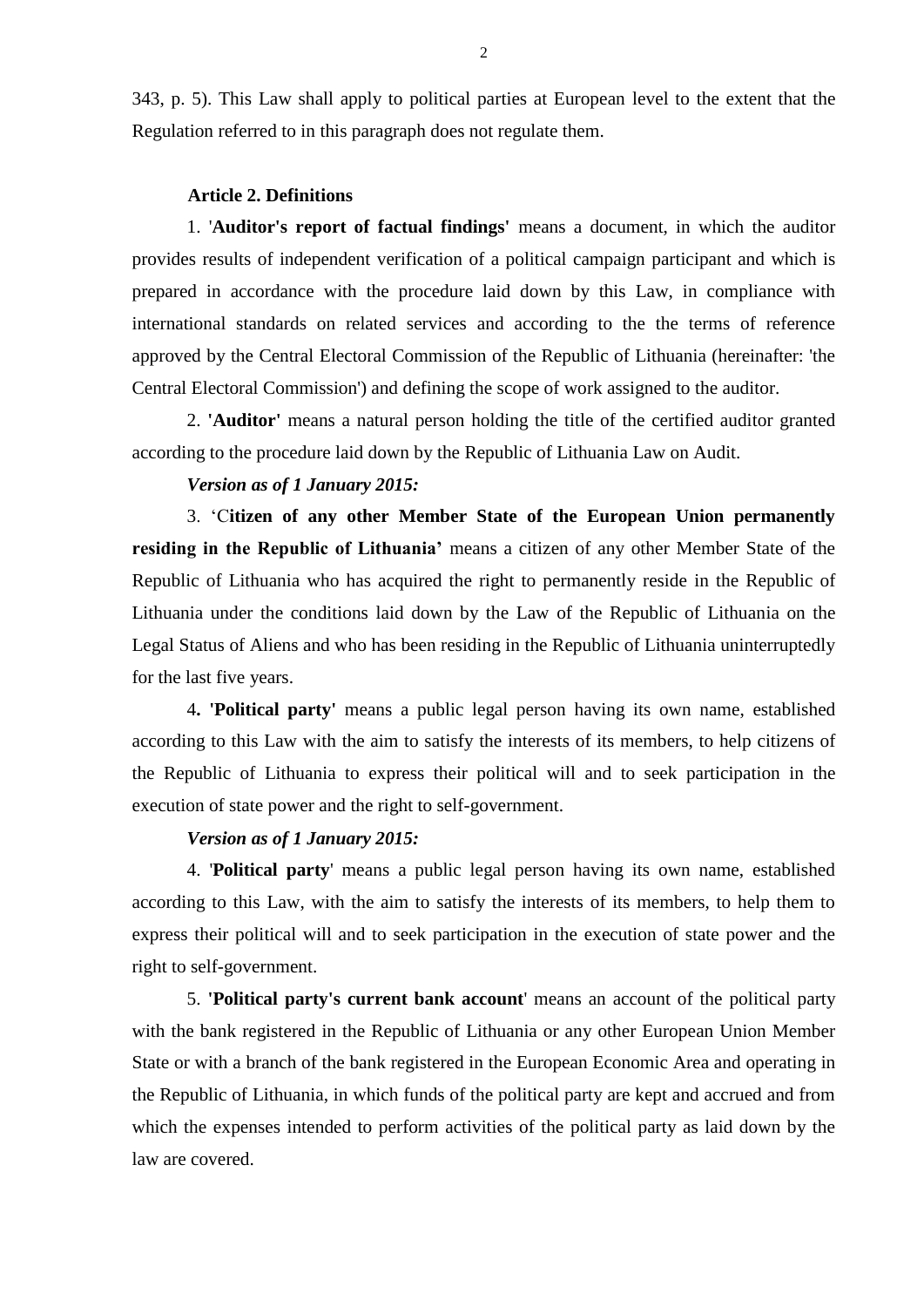6. **'Founder of a political party'** means a citizen of the Republic of Lithuania who has reached the age of 18.

## *Version as of 1 January 2015:*

6. **'Founder of a political party'** means a citizen of the Republic of Lithuania who has reached the age of 18 and who establishes a political party.

7. **'Monitoring of funding of political parties**' means collection, storage, analysis and evaluation of data on funding of political parties for the purposes set out by this Law.

8. **'Person responsible for the accounting of a political party'** means a chief accountant (accountant) of the political party or a company providing accounting services under the contract.

9. **'State budget appropriations'** means the sum total of funds assigned for political parties, as fixed in the Law of the Republic of Lithuania on the Approval of Financial Indicators of the State Budget and Municipal Budgets for the Corresponding Year.

10. '**Account of state budget appropriations'** means an account of the political party with the bank registered in the Republic of Lithuania or any other European Union Member State or with a branch of the bank registered in the European Economic Area and operating in the Republic of Lithuania, in which the state budget appropriations received only in accordance with the procedure laid down by this Law are kept and accrued and from which expenses provided for in this Law are covered.

## **Article 3. The right to join political parties**

Citizens of the Republic of Lithuania shall have the right to freely join political parties, participate in their activities and cancel their membership in them.

### *Version as of 1 January 2015:*

### **Article 3. The right to join political parties**

Citizens of the Republic of Lithuania shall have the right to freely join political parties, participate in their activities and cancel their membership in them. This right, except the right to establish political parties, shall be enjoyed by citizens of other Member States of the European Union who permanently reside in the Republic of Lithuania and who are not members of the parties or political organizations of other countries.

## **Article 4. Grounds of activities of political parties**

1. A political party shall act in compliance with the Constitution of the Republic of Lithuania (hereinafter: 'the Constitution'), the Civil Code of the Republic of Lithuania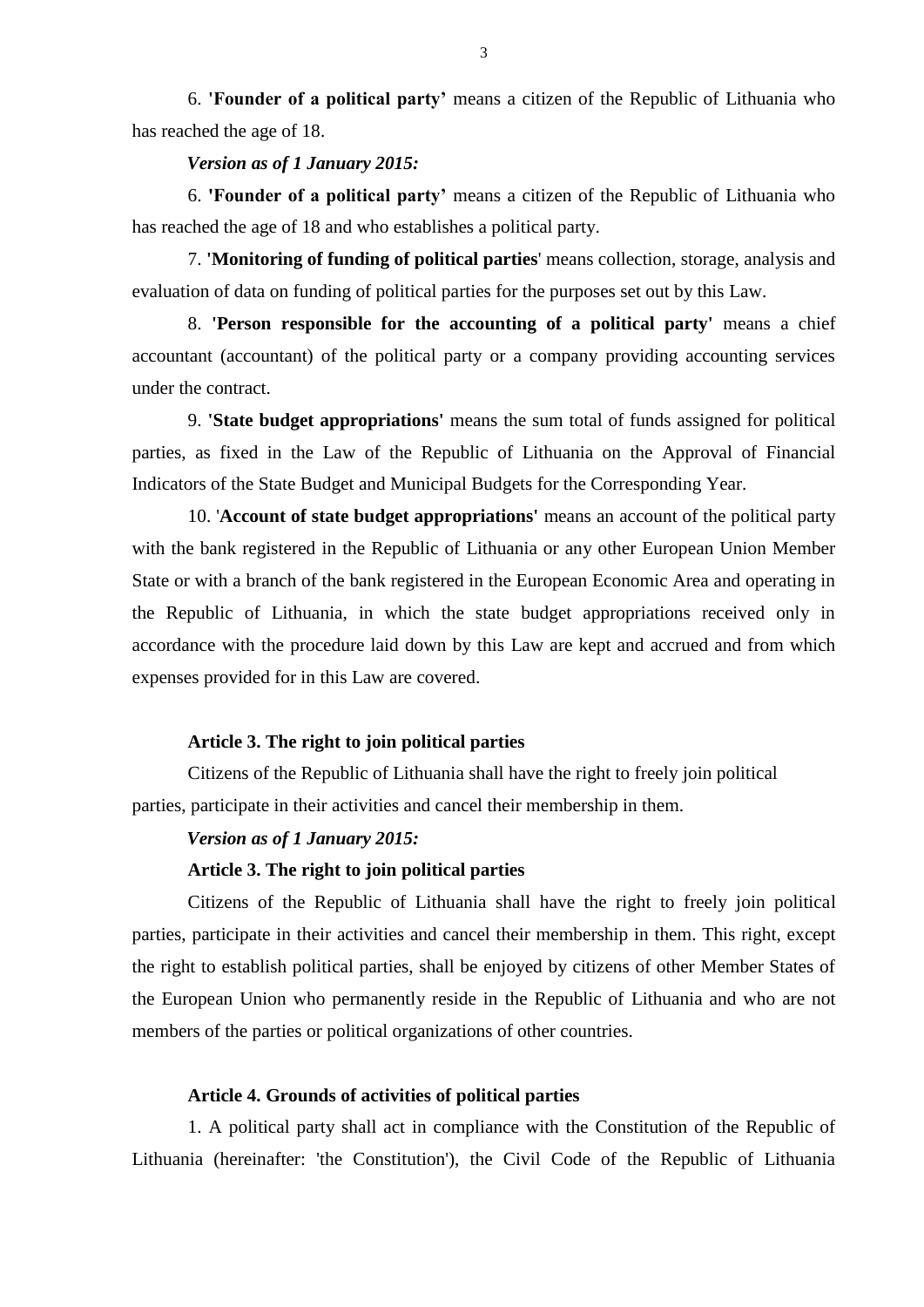(hereinafter: 'the Civil Code'), this Law and other laws of the Republic of Lithuania, other legal acts, its own statute and programme.

2. Political parties and political organisations of other states, their branches may not be founded and act within the territory of the Republic of Lithuania.

3. It shall be prohibited to establish and operate the political parties whose founding documents or programme-related documents propagate or who practise national, racial, religious, or social inequality and hatred, methods of authoritarian or totalitarian rule, forcible seizure of power, war and violence propaganda, violations of human rights and freedoms, public order, other ideas and actions conflicting with the Constitution, laws of the Republic of Lithuania and inconsistent with universally-recognized rules of international law.

4. The political party's bodies and its seat must be located within the territory of the Republic of Lithuania.

# **CHAPTER TWO POLITICAL PARTY FOUNDING, REGISTRATION AND CEASING TO BE REGISTERED**

### **Article 5. Founding of political parties**

1. Citizens of the Republic of Lithuania who have reached the age of 18 may be founders and members of a political party.

## *Version as of 1 January 2015:*

1. Citizens of the Republic of Lithuania who have reached the age of 18 may be founders and members of a political party. Citizens of other Member States of the European Union who permanently reside in the Republic of Lithuania, have reached the age of 18 and who are not members of the parties or political organizations of other countries may be only members of a political party.

2. Founders of a political party shall become members thereof as of the registration of the political party in the Register of Legal Entities. At the same period of time a citizen of the Republic of Lithuania may be a founder or a member of only one political party.

### *Version as of 1 January 2015:*

2. Founders of a political party shall become members thereof as of the registration of the political party in the Register of Legal Entities. At the same period of time a citizen of the Republic of Lithuania may be a founder or a member of only one political party registered in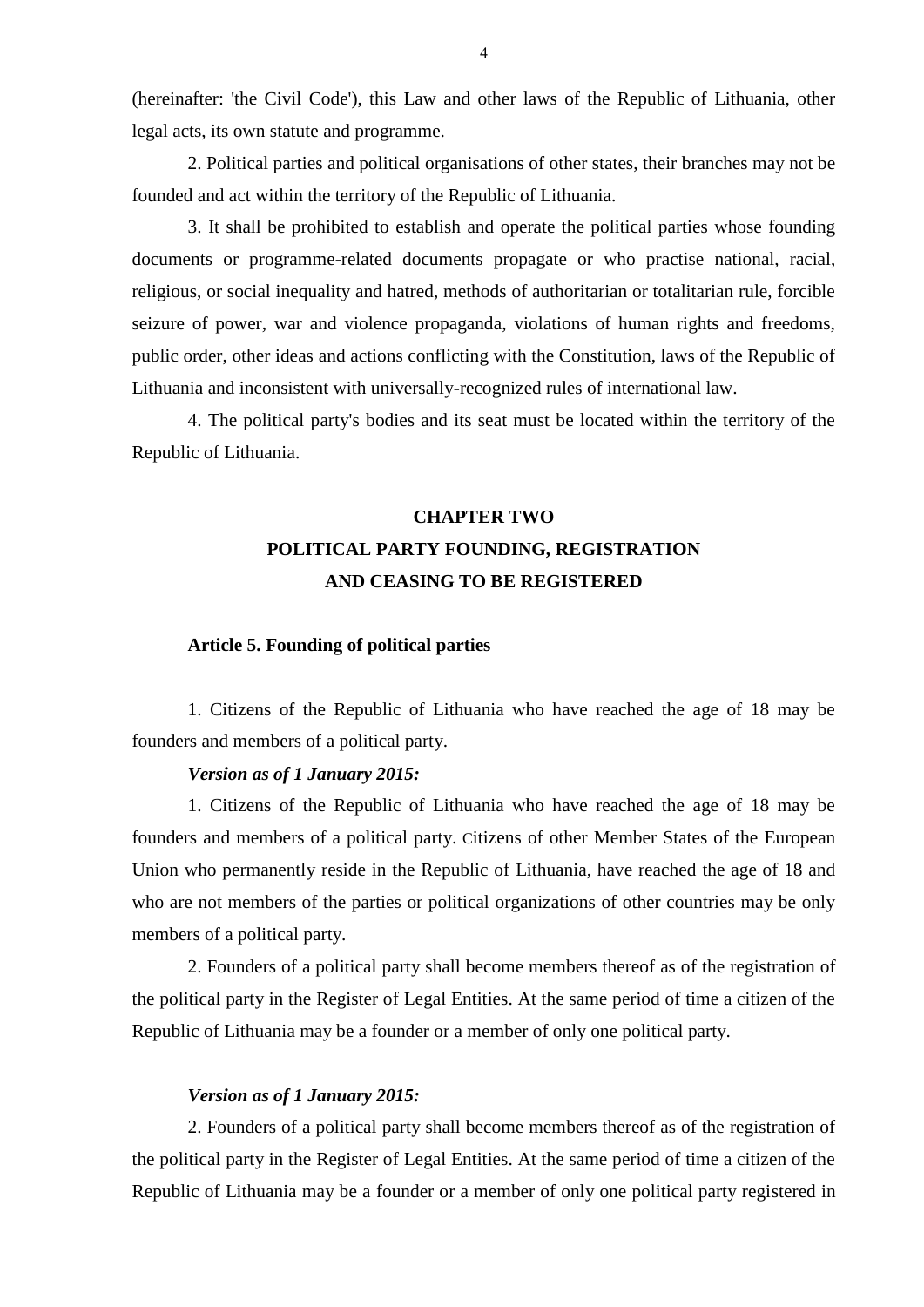the Republic of Lithuania. At the same period of time a citizen of any other Member State of the European Union who permanently resides in the Republic of Lithuania may be a member of only one political party registered in the Republic of Lithuania.

3. In order to establish a political party it shall be necessary that the political party would have not less than two thousand founders in the Republic of Lithuania. They must, at their own or their representatives' congress (meeting, conference), adopt a statute, a programme of the political party and elect governing bodies of the political party as well as take a decision regarding the seat of the political party. A founder may, in accordance with the procedure laid down by the Civil Code, authorise any other person to represent him in a founding congress (meeting, conference) of the political party. One founder may, in accordance with the powers granted to him, represent not more than ten other founders.

## **Article 6. Founding document of a political party**

1. A political party shall act in compliance with its statute. The statute shall be a founding document of a political party.

2. The statute of a political party must specify:

1) name of the political party;

2) legal form of the political party - political party;

3) procedure for changing the seat of the political party;

4) objectives of the political party. The objectives must be defined in a clear and comprehensive manner by indicating the fields and types of the activities);

5) conditions of and procedure for joining the political party and withdrawing, expelling from it;

6) rights and duties of political party members;

7) procedure for fixing, paying and using political party membership fees;

8) procedure for establishing, terminating activities of a political party branch;

9) competence, periodicity of a congress (meeting, conference) of the political party, as well as the procedure for convening it and taking decisions;

10) collegial governing bodies of the political party, their competence, the procedure for electing and recalling them, the period of time for which the collegial governing bodies may be elected, the procedure for taking their decisions;

11) procedure for electing and recalling the leader of the political party, the period of his competence for which he may be elected;

12) procedure of accountability of the governing bodies of the political party to a congress (meeting, conference) and the procedure of control over their activities;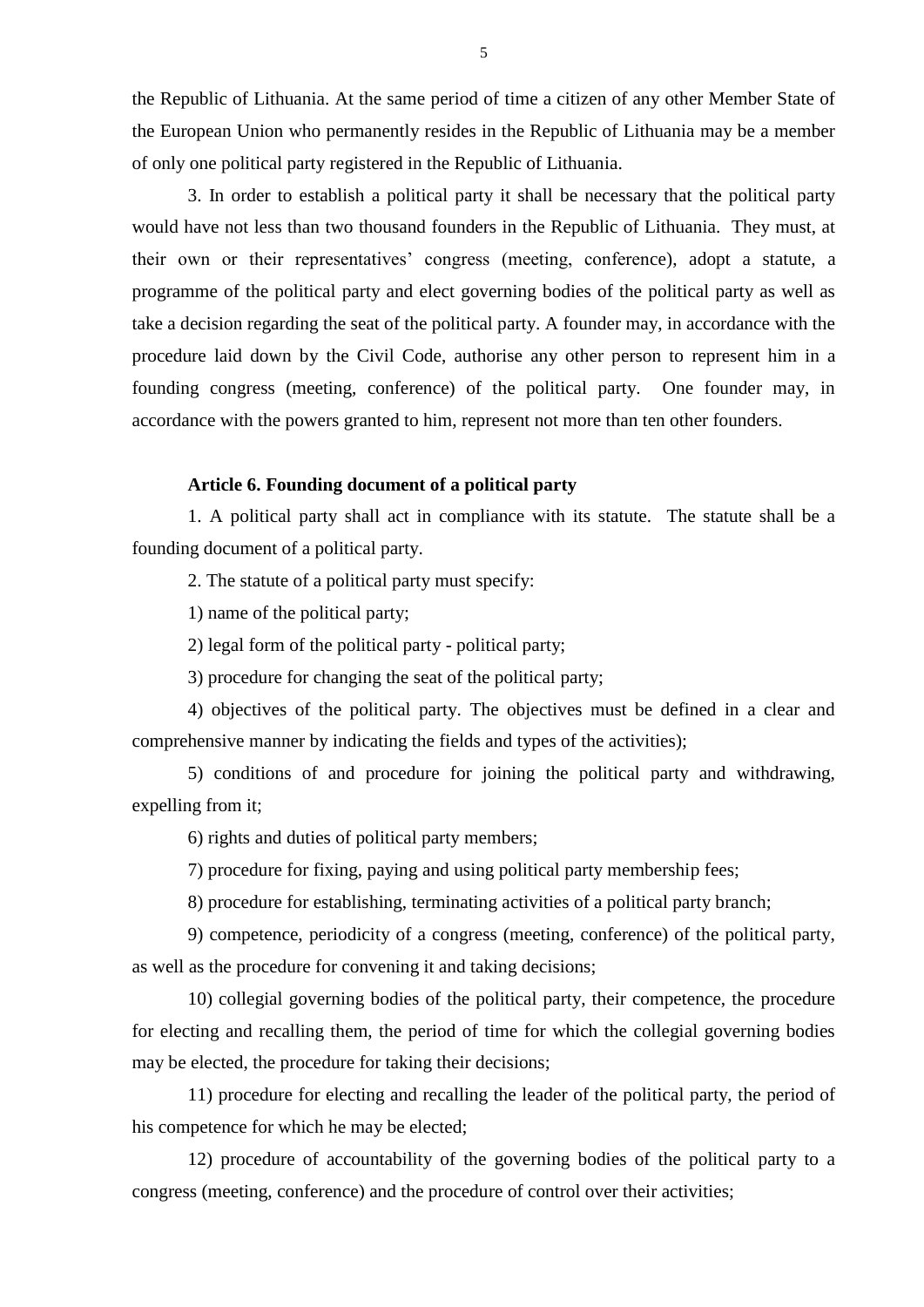13) procedure for changing the statute and programme of the political party;

14) symbols of the political party, if the political party is planning to have them;

15) procedure of control of the use of assets and funds of the political party;

16) duration of activities of the political party, if it is limited;

17) political party ceasing to be registered.

3. The statute may also provide for other provisions of activities of a political party that are in compliance with the Constitution, the Civil Code, this Law and other laws.

4. The statue of a political party, which is being founded, must be signed by a representative authorised by the founders of the political party. The amended statute of the founded political party shall be signed by the leader of the political party.

5. The authenticity of the signatures of the persons who have signed the statute of a political party shall not be notarised.

### **Article 7. Branches of political parties**

Political parties may set up branches, representative offices and other organisational units. Branches, representative offices and other organisational units of a political party shall not be legal persons. Branches and representative offices of a political party shall operate in acordance with regulations approved by that political party. Having set up a branch or a representative office, a political party must, within 30 days from the setting-up, submit an application in the set form requesting to register the branch or representative office in the Register of Legal Entities in accordance with the procedure laid down by the regulations of the Register of Legal Entities. The procedure for setting up and liquidating other organisational units as well as their functions shall be defined by the statute of a political party.

### **Article 8. Registration of political parties**

1. Political parties shall be registered in the Register of Legal Entities.

2. The regulations of the Register of Legal Entities shall enumerate the documents which must be submitted for registering a political party in and removing its entry from the Register, lay down the procedure for registering a political party in and removing its entry from the Register, recording changes in data and amendments of the statute of the political party.

3. Reliability of the data submitted by political parties to the Register of Legal Entities, compliance of statutes, programmes or their amendments with the requirements of laws shall be attested and the documents confirming that a political party may be registered

6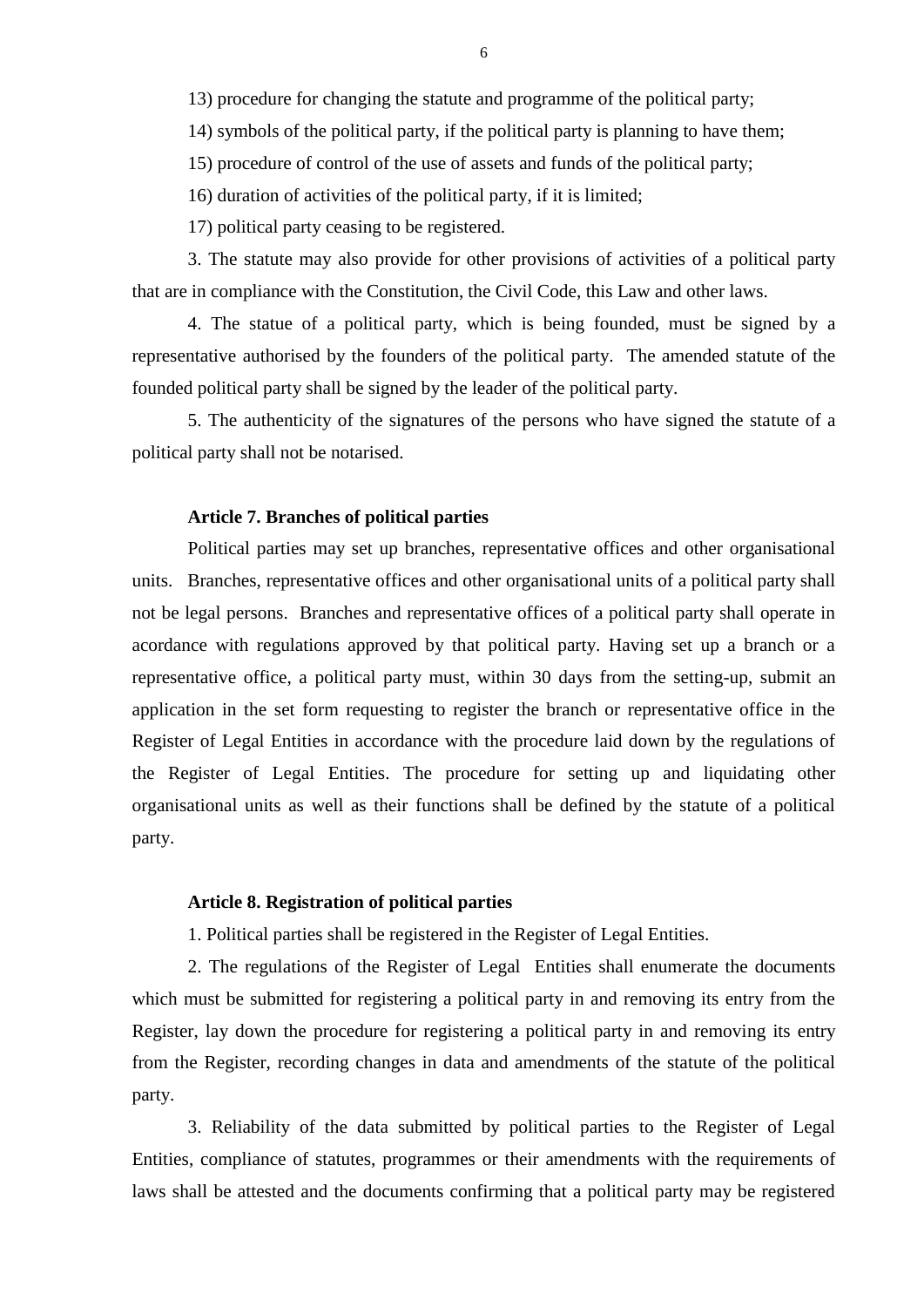because the requirements set out by this Law have been implemented and the circumstances provided for in this Law have emerged shall be written out by the Ministry of Justice of the Republic of Lithuania (hereinafter: 'the Ministry of Justice') within 30 days from the day of receipt of all the documents and data specified in the regulations of the Register of Legal Entities.

4. In the event of failure to present all the documents and data specified in the Register of Legal Entities, the Ministry of Justice shall, not later than within 15 days from the day of receipt thereof, inform in writing a representative authorised by the founders of the political party, indicating the deficiencies to be remedied. When all missing documents and data are submitted, a period of 30 days shall be counted anew from the day of submission of these documents and data.

5. The Ministry of Justice shall refuse to attest the reliability of the submitted documents and the compliance of the statute, programme of a political aprty or their amendments with the requirements of laws, if the purposes, objectives and methods of activities of the political party indicated in its statute, programme or the amendments thereof conflict with the Constitution, the Civil Code, this Law and other laws, and the presented data are unrealistic. When verifying the reliability of the submitted data or attesting the compliance of the statute, programme, their amendments with the requirements of laws shall have the right to appeal to other state institutions and receive conclusions from them.

6. Refusal of the Ministry of Justice to attest the reliability of the data submitted by a political party, the compliance of the statute, programme, and amendments thereof with the requirements of laws may be appealed against to the court in accordance with the procedure laid down by the law.

7. Political parties shall be deemed to be founded as of their registration in the Register of Legal Entities.

8. Each year but no later than by 1 March and by October 1, a political party must, in accordance with the procedure laid down by the Government of the Republic of Lithuania (hereinafter: 'the Government'), submit to the Ministry of Justice a list of members of the political party. If a political party was established after March 1, this party does not need to submit a list of its members with respect to elections which will take place prior to March 1 of the next year. The list of members of a political party submitted to the Ministry of Justice must specify the name, surname, personal number, residence address of each member of the political party. These data must be confirmed by the signature of the leader of the political party or a person authorised by him. A computer media containing the said lists shall also be submitted to the Ministry of Justice. The Ministry of Justice shall check the lists of members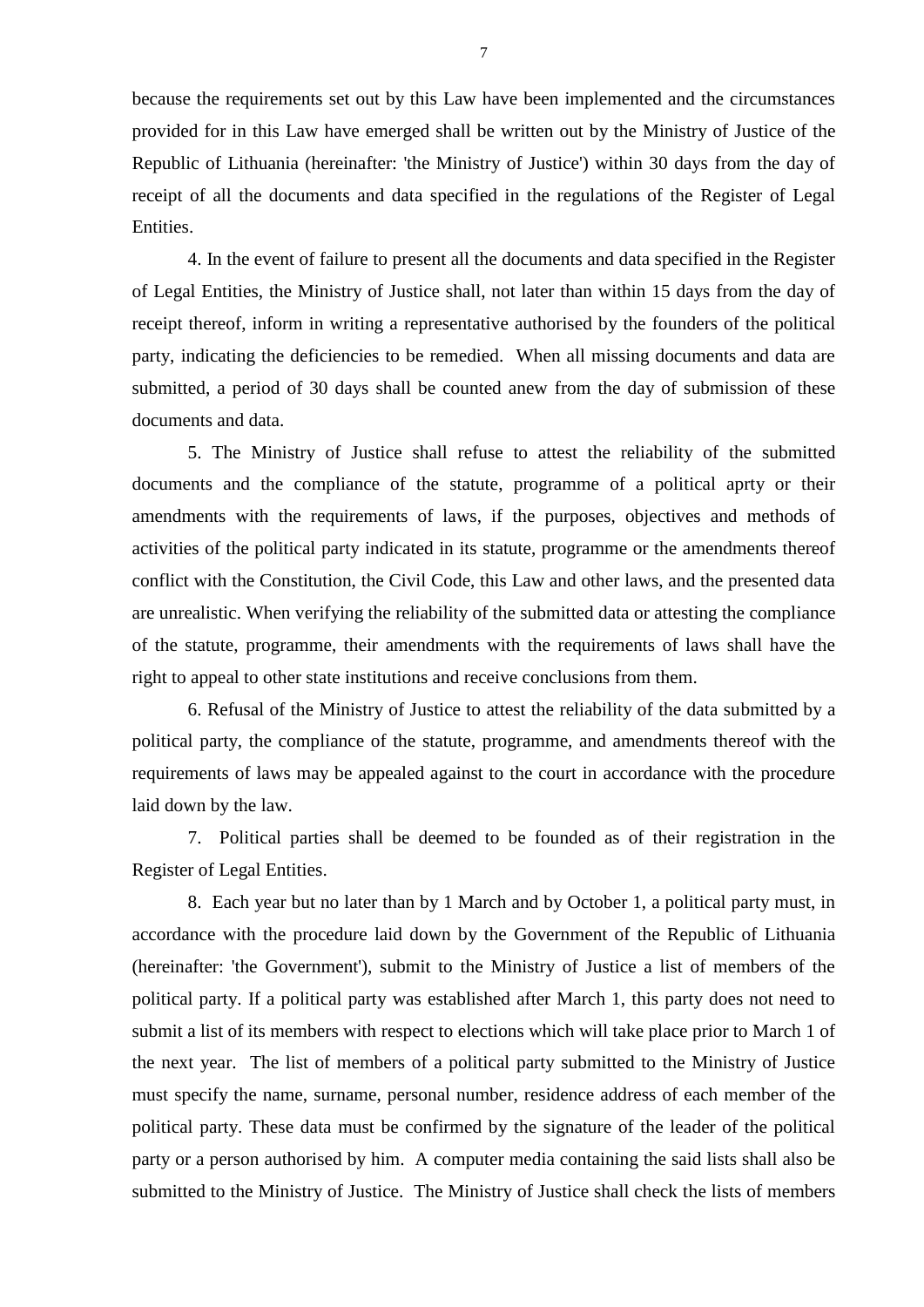of the political parties and shall, no later than by April 1 and November 1 of each year, notify the Central Electoral Committee if the number of the members of the political party meets the requirements of this Law.

### *Version as of 01 January 2015:*

8. Each year but no later than by 1 March and by October 1, a political party must, in accordance with the procedure laid down by the Government of the Republic of Lithuania (hereinafter: 'the Government'), submit to the Ministry of Justice a list of its members. The list of the members of the political party submitted to the Ministry of Justice must specify the name, surname, personal number, residence address of each member of the political party, and if a member is a citizen of any other Member State of the European Union who permanently resides in the Republic of Lithuania, his citizenship must be also specified in the list. These data must be confirmed by the signature of the leader of the political party or a person authorised by him. The Ministry of Justice shall check the lists of members of the political parties and shall, no later than by April 1 and November 1 of each year, notify the Central Electoral Committee if the number of the members of the political party meets the requirements of this Law.

### *Supplemented as of 1 January 2015:*

9. If a political party fails to submit the list of its members within one year in accordance with the procedure laid down in paragraph 8 of this Article, the Ministry of Justice shall notify the administrator of the Register of Legal Entities about this fact and the latter shall initiate the liquidation of the political party in accordance with the procedure laid down by Article 2.70 of the Civil Code,

### **Article 9. Political party reform and ceasing to be registered**

1. Political parties shall be reformed, cease to be registered (shall be reorganized or liquidated) in accordance with the procedure laid down by the Civil Code.

2. A decision to reorganise or liquidate a political party shall be taken by a congress (meeting, conference) of the political party or by the court in the cases set out by the law.

## *Version as of 1 January 2015:*

2. A decision to reorganise or liquidate a political party shall be taken by a congress (meeting, conference) of the political party or by the court in the cases set out by the law. In the presence of the circumstances provided for in Article 2.70 of the Civil Code, a political party may be liquidated by the decision of the administrator of the Register of Legal Entities.

3. When reorganising a political party by way of consolidation or division, where the conditions of reorganisation have been carried out, the political party shall, having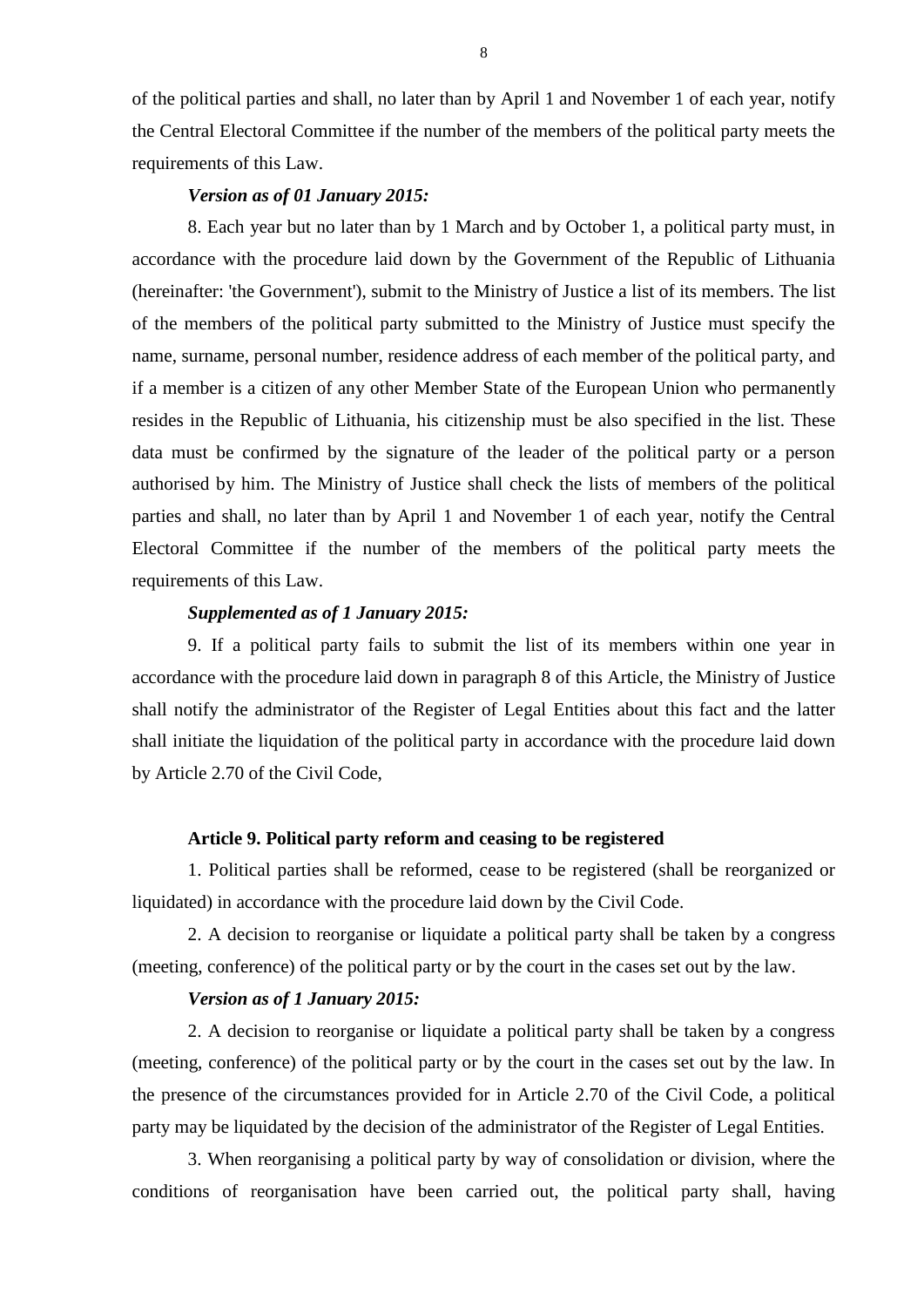discontinued its activities following the reorganization, submit to the Ministry of Justice the documents for removing the party's entry from the Register, and a new political party which was founded during the reorganization and which is a successor to the rights of the political party which discontinued its activities shall submit the documents for its registration in the Register. The entry of a political party which discontinued its activities shall be removed from the Register and a new political party, which was founded during the reorganisation, shall be registered in the Register simultaneously.

4. When reorganising a political party by way of joining or parcelling out, where the conditions of reorganization have been carried out, the political party which joined another political party and which discontinued its activities shall submit to the Ministry of Justice the documents for removing its entry from the Register, and the political party which continues its activities and which takes over the rights and duties of the political party which discontinued its activities shall submit documents concerning the registration of amendments of the data and the founding documents (if they have been amended). The entry of the political party which discontinued its activities shall be removed from the Register and the amendments of the data and the founding documents of the political party which continues its activities shall be recorded simultaneously.

5. If the number of members left in a political party is less than required for founding a political party, the political party must, within 30 days, notify the Register of Legal Entities about such decrease in accordance with the procedure laid down by the regulations of the Register of Legal Entities. A political party shall be liquidated in accordance with the procedure laid down by the Civil Code, if within six months after the decrease in the number of members the members of the political party did not decide to reorganise or reform the political party.

### *Version as of 1 January 2015:*

5. If the number of members left in a political party is less than required for founding a political party, the political party or the Ministry of Justice must, within 30 days after having established in accordance with the procedure laid down in Article 8(8) of this Law that the number of political party members does not satisfy the requirements of this Law, notify the administrator of the Register of Legal Entities about such decrease in accordance with the procedure laid down by the regulations of the Register of Legal Entities. A political party shall be liquidated in accordance with the procedure laid down by the Civil Code, if within six months after the decrease in the number of members the members of the political party did not decide to reorganise or reform the political party.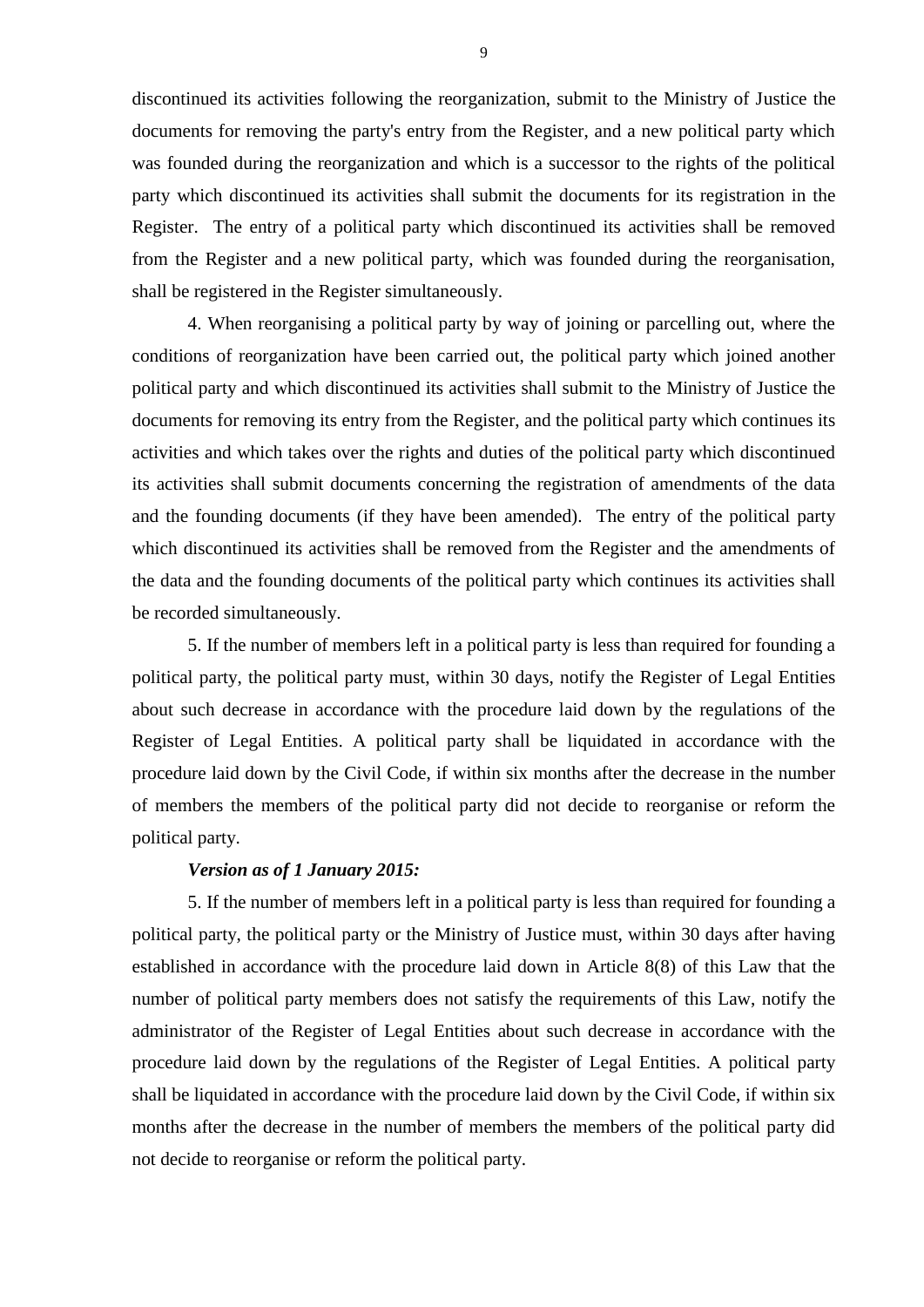#### **CHAPTER THREE**

### **GUARANTEES OF ACTIVITIES OF POLITICAL PARTIES**

### **Article 10. Freedom of activities of political parties**

All political parties shall act freely and independently within the territory of the Republic of Lithuania. State and municipal institutions and agencies, their officers, other legal and natural persons shall be prohibited from interfering in internal affairs of political parties.

### **Article 11. Restrictions of activities of political parties**

1. An organisational structure of political parties shall be based only on the territorial principle. Branches of political parties may not be established and operate in workplaces.

2. In the cases provided for in the Constitution and laws the persons referred to in these laws may not be members of political parties or must suspend their membership in a political party.

3. A person whose membership in a political party is suspended may not elect and be elected to the bodies of the political party and its branches, carry out their orders or participate in activities of the political party in any other way.

#### **Article 12. Declaration of decisions of political party bodies null and void**

Decisions of political party bodies may be declared null and void in accordance with the procedure laid down by the Civil Code.

## **Article 13. Right to participate in elections to the office of the President of the Republic, the Seimas, municipal councils and the European Parliament**

All political parties shall have the equal rights to participate in elections to the office of the President of the Republic, the Seimas, municipal councils and the European Parliament. During elections all political parties participating in elections as well as their candidates for members of the Seimas, the European Parliament, municipal councillors and President of the Republic shall be granted the right to make use for free of the time of the Lithuanian National Radio and Television; they shall also be provided with equal opportunities to make use of any other media in accordance with the procedure laid down by the elections laws of the Republic of Lithuania.

#### **Article 14. Right to form coalitions, unions of political parties**

Political parties shall have the right to form coalitions, unions of political parties.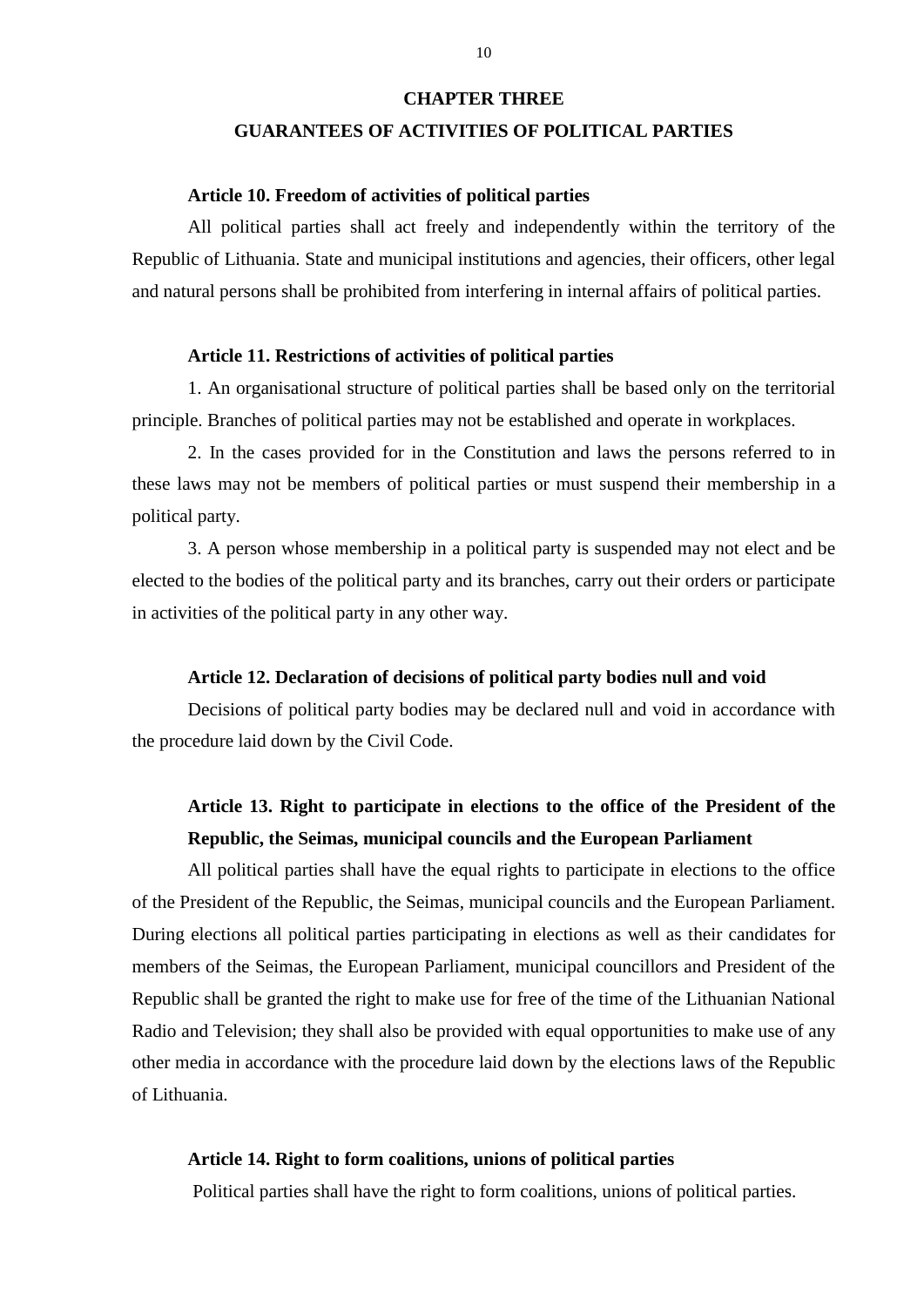### **Article 15. Right to disseminate information about activities of a political party**

1. Political parties shall enjoy the right to freely disseminate information in writing, orally or in any other way about their activities, to propagate ideas, purposes and a programme.

2. Political parties shall enjoy the right to establish the media and to make use of them.

#### **Article 16. Right to organise mass events**

Political parties shall, in accordance with the procedure laid down by laws of the Republic of Lithuania, have the right to hold meetings, pickets, demonstrations, processions, marches and other peaceful assemblies according to the procedure established by laws of the Republic of Lithuania.

### **Article 17. Right to carry out other activities**

Political parties shall enjoy the right to engage in publishing, distribution of printed matter and party symbols, management, use and disposal of the property belonging by the right of ownership, organisation of political and cultural events (lectures, exhibitions, etc.) and other activities; money received from such activities may be used only to pursue the purposes of the political party as specified in the statute of the political party.

## **Article 18. International relations of political parties**

Political parties shall have the right to maintain relations with political parties of other countries, international and other organizations.

### **CHAPTER FOUR**

### **SOURCES OF FUNDING OF POLITICAL PARTIES**

### **Article 19. Sources of funding of political parties**

1. Sources of funding of a political party shall be limited to:

1) membership fees of the political party;

2) state budget appropriations;

3) funds received by the political party from its other activities referred to in Article 17 of this Law;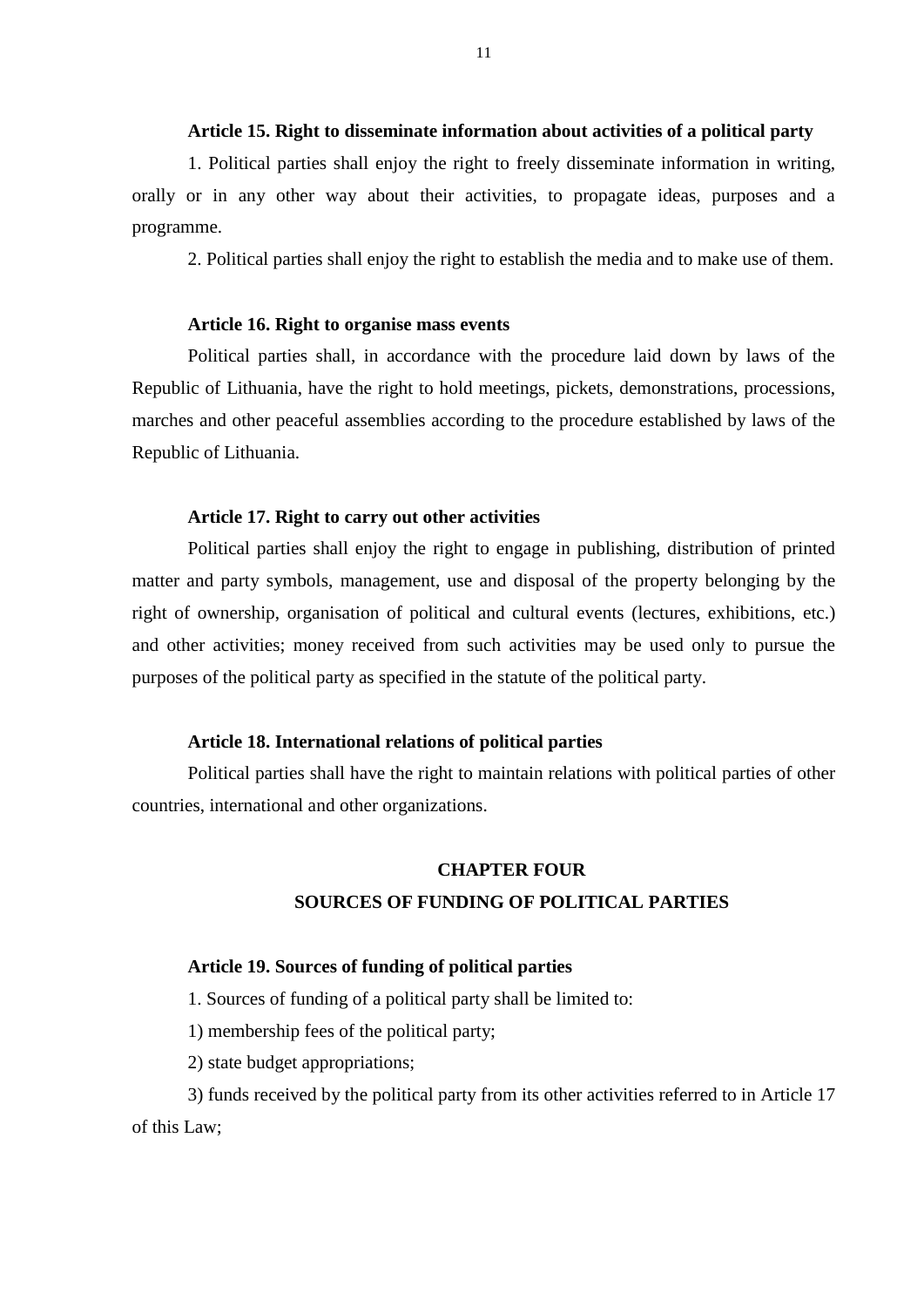4) loans received by the political party from banks registered in the Republic of Lithuania or another European Union Member State or branches of banks registered in the European Economic Area and operating in the Republic of Lithuania;

5) interest on the funds kept in the bank account;

6) an amount equal to one per cent of the annual income tax paid by a Lithuanian resident who voluntarily allocates the said amount for the political campaign;

7) donations for funding a campaign of the political party made by individuals having the right to donate, received by the political party during its political campaign.

2. Membership fees of a political party member shall be the following:

1) an initial membership fee;

2) a periodic membership fee.

3. The statute of a political party may set other membership fees which are not specified in paragraph 2 of this Article.

4. A political party member may, during one year, pay to a political party a membership fee, which does not exceed the amount of 20 average monthly earnings valid in the fourth quarter of the previous calendar year (hereinafter: 'AMEs'). During a calendar year the total amount of membership fee paid by one party member for the political party may not exceed 10 per cent of the amount of the annual income declared by the party member for the previous calendar year. If the total amount of membership fee paid by one party member for the political party exceeds 1200 litas during a year, a party member must declare his assets and income. Before accepting a political party membership fee, the amount of which exceeds 1200 litas during a year, the person responsible for accounting of the political party shall check on the information system of the Central Electoral Commission whether the membership fee meets the amount requirements of this Law. A membership fee meeting eligibility criteria of this Law shall only be accepted. A membership fee which does not meet the requirements of this Law shall be considered a prohibited funding source of the political party.

### **Version of paragraph 4 as of 1 January 2014:**

4. A political party member may, during one year, pay to a political party a membership fee, which does not exceed the amount of 20 average monthly earnings valid in the fourth quarter of the previous calendar year (hereinafter: 'AMEs'). During a calendar year the total amount of membership fee paid by one party member for the political party may not exceed 10 per cent of the amount of the annual income declared by the party member for the previous calendar year. If the total amount of membership fee paid by one party member for the political party exceeds 360 euros during a year, a party member must declare his assets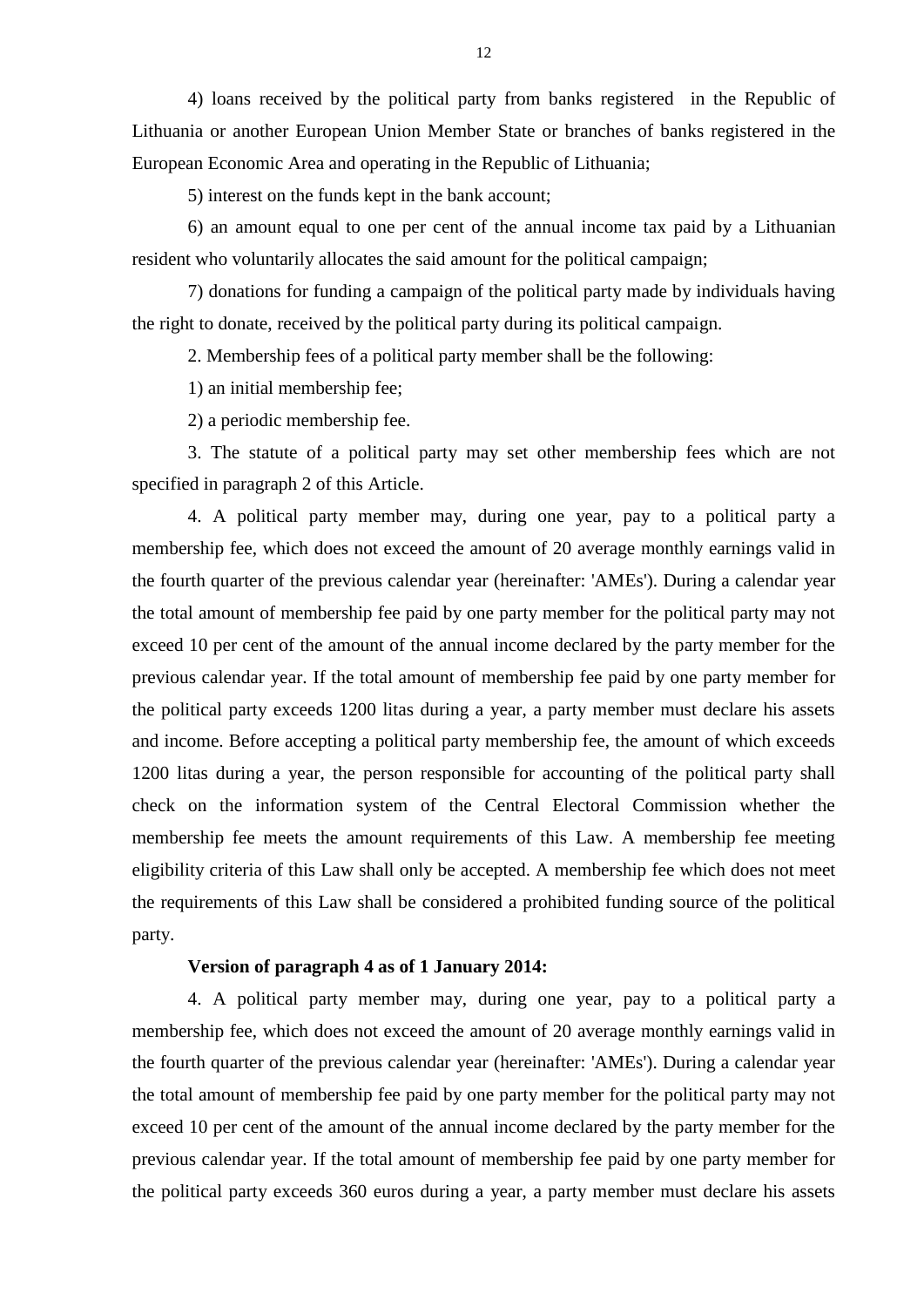and income. Before accepting a political party membership fee, the amount of which exceeds 360 euros during a year, the person responsible for accounting of the political party shall check on the information system of the Central Electoral Commission whether the membership fee meets the amount requirements of this Law. A membership fee meeting eligibility criteria of this Law shall only be accepted. A membership fee which does not meet the requirements of this Law shall be considered a prohibited funding source of the political party.

5. A political party shall record its members who have paid the membership fee, indicating the amount of the paid membership fee. A record journal of the political party membership fee together with the set of the annual financial statements shall be submitted to the Central Electoral Commission.

6. Funds of the political party received from the sources specified in paragraph 1 of this Article, except Point 2 of Paragraph 1 of this Article, shall be kept in the current bank account of the political party.

7. Political parties must keep the state budget appropriations received in accordance with the procedure laid down in Article 20 of this Law and make payments from the account of state budget appropriations, except for the cases when the said funds are used to finance a political campaign of the political party.

8. Obligations discharged by the guarantor for the political party to the banks registered in the Republic of Lithuania or another European Union Member State or a branch of a bank registered in the European Economic Area and operating in the Republic of Lithuania shall not be regarded as the source of funding of a political party.

9. It shall be prohibited to finance political parties with funds other than specified in this Article.

10. Upon receipt of funds from other funding sources than provided for in this Law, and when the source of funding is known, the person responsible for accounting of a political party shall, within five working days from the date of the receipt of funds, transfer the funds back to the person stating the reason for the refusal to accept the funds. In the event of failure to identify the source of funding within ten working days, the person responsible for the accounting of the political party shall transfer the funds to the state budget.

## **Article 20. State budget appropriations for political parties**

1. State budget appropriations for political parties shall be provided for in the Law of the Republic of Lithuania on the approval of financial indicators of the state budget and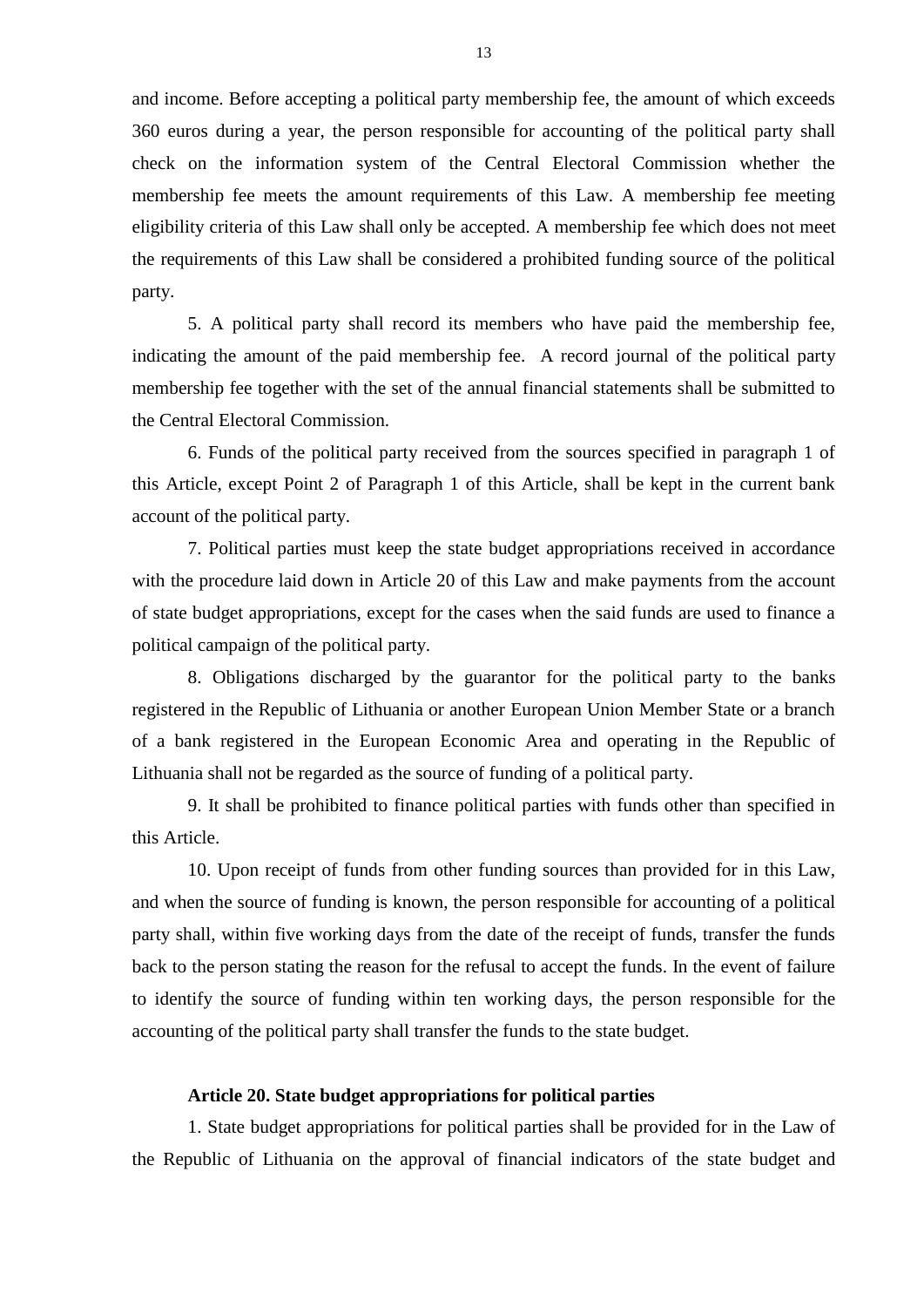municipal budgets for each year and shall be allocated through a separate budget programme implemented by the Central Electoral Commission.

2. A total sum of state budget appropriations for political parties shall be fixed in the state budget.

3. A certificate on the conformity of political parties to statutory requirements concerning the number of political party members shall be submitted to the Central Electoral Commission by the Ministry of Justice not later than by 1 April and 1 November of each year.

4. Where the Central Electoral Commission recognizes that a political party has grossly violated this Law, or has made a gross violation of the funding of a political campaign, such political party shall not be allocated state budget appropriations for a period of up to two years counting from the date of entry into force of the decision. The state budget appropriations which are not allocated due to the said reason shall be returned to the state budget.

5. State budget appropriations for political parties may be used only for the following:

1) to fund a political campaign;

2) to pay an election deposit;

3) to purchase current and fixed assets;

4) to settle with employees;

5) taxes and other contributions to the state budget, compulsory state social insurance contributions and compulsory health insurance contributions;

6) to cover expenses related to the provision of services;

7) to cover arrears of the political party's political campaign;

8) to repay loans taken by the political party and intended for the expenses referred to in Points 3, 4, 5 and 6 of this paragraph.

6. State budget appropriations may not be used for the expenses referred to in Points 3, 4, 5, 5 and 8 of paragraph 6 of this Article, if such expenses were incurred when carrying out the activities provided for in Article 17 of this Law. The accounting of the activities provided for in Article 17 of this Law shall be managed separately from the accounting of the use of the state budget appropriations.

7. Liabilities of third persons may not be guaranteed, secured with state budget funds; damage caused by third persons also may not be covered with state budget funds.

8. The political party must specify the use of state budget appropriations in the report on the use of state budget appropriations which is submitted together with a set of financial statements of the political party.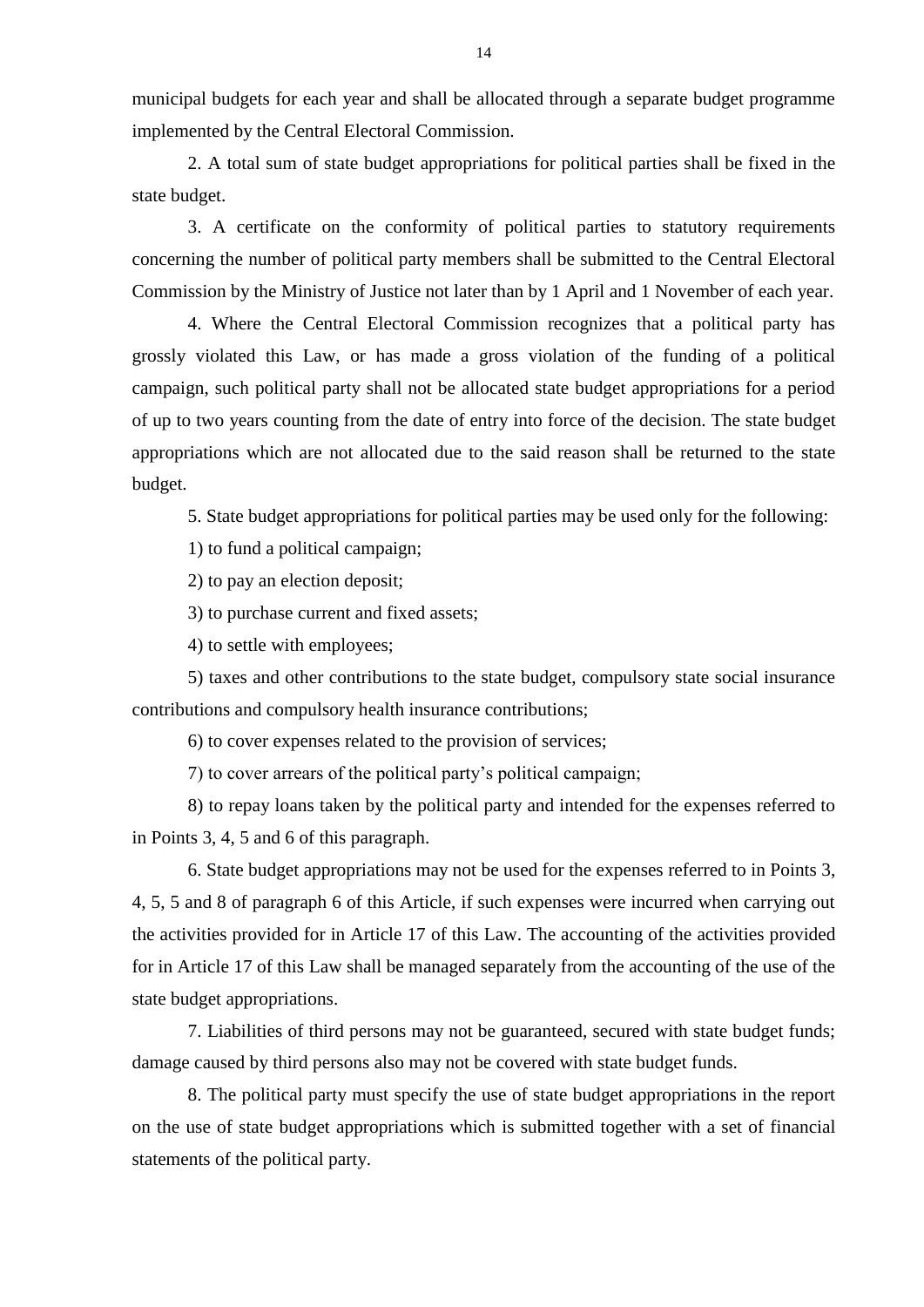9. The state budget appropriations which have not been used during a year shall remain in the political party's account of state budget appropriations and may be used next year for the funding of the activities specified in paragraph 5 of this Article.

10. The state budget appropriations account shall not be subject to any interim measures.

# **Article 21. Procedure of calculation of the amount of state budget appropriations to fund activities of a political party, distribution and payment of such state budget appropriations**

1. Political parties, which are registered in the Register of Legal Entities in accordance with the procedure laid down by the law and which satisfy statutory requirements regarding the number of political party members and the reform or liquidation procedure has not been initiated in respect of them, shall be entitled to state budget appropriations to fund activities of the political party.

2. State budget appropriations designated for funding activities of the political party shall be allocated to those political parties satisfying the criteria set out in paragraph 1 of this Article which received not less than 3 per cent of all the votes cast by the voters for the candidates of the political parties in those elections to the Seimas, municipal councils, the European Parliament according to the results of which these state budget appropriations are allocated.

3. State budget appropriations designated for funding activities of political parties shall be allocated according to the valid results of the elections to the Seimas, municipal councils, the European Parliament (rerun election, by-election and run-off voting) in which the powers of the elected candidates have not been terminated or upon their termination a vacant place was occupied without holding elections:

1) according to the results of the last election to the Seimas, municipal councils, the European Parliament in a multi-member constituency. In the case of the coalition list of nominated candidates, the number of the received votes shall be distributed to the political parties in proportion to the number of the candidates on the coalition list;

2) according to the results of the last Seimas election, the last rerun election, the last by-election in the single-member constituencies. If several political parties nominated a candidate, the votes received by the candidate shall be distributed equally among the political parties which nominated him;

3) according to the results of the last run-off voting in the single-member constituencies of the election to the Seimas. If upon the election of a Seimas member at the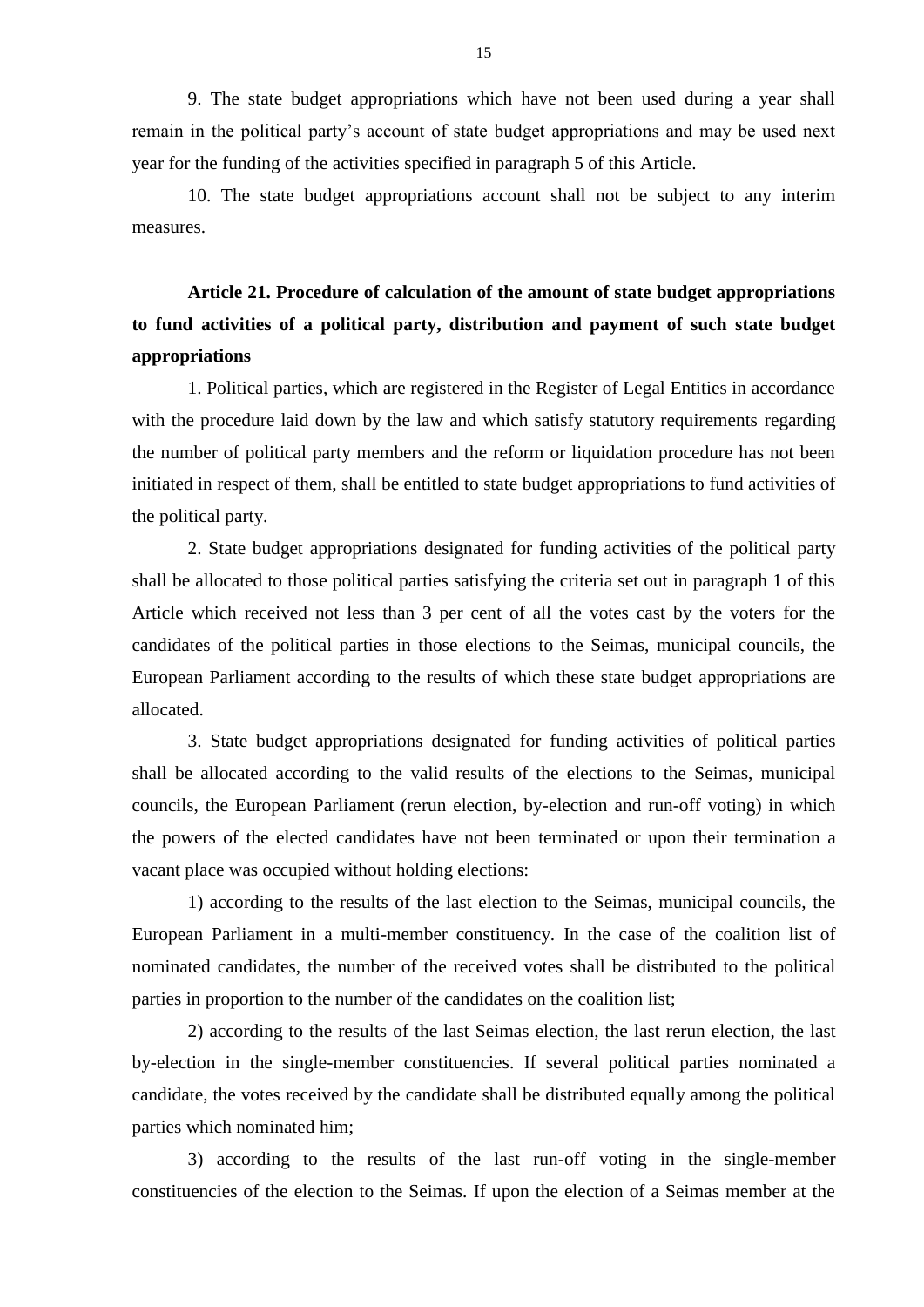election, rerun election or by-election, the run-off voting has not been held, then the results of the last election, rerun election or by-election in the particular single-member constituency shall be taken instead of the results of the run-off voting. If several political parties nominated a candidate, the votes received by the candidate shall be distributed equally among the political parties which nominated him.

4. The amount of state budget appropriations for funding activities of a political party, which is allocated for that political party, shall be determined in accordance with the following procedure:

1) by summing up only the votes of voters cast for the candidates of those political parties for which state budget appropriations may be allocated under paragraph 2 of this Article for funding activities of the political party, the number of all votes is determined;

2) a six-month financial coefficient of one voter's vote is established by dividing the half of the state budget appropriations designated for funding activities of the political party by the number of votes of all the voters;

3) the six-month state budget appropriations allocated for the political party to fund activities of the political party is determined by multiplying a six-month financial coefficient of one voter's vote by the number of votes of the voters who cast their votes for the candidates of this political party.

5. The amount of state budget appropriations allocated for the political party to fund activities of the political party shall be determined by the Central Electoral Commission in accordance with the procedure laid down by this Article; the Commission shall, not later than by 15 April and 15 November of each year, transfer the said amount to the political party's account of state budget appropriations.

### **Article 22. Assets and funds of political parties**

1. A political party may have current and fixed assets to pursue the purposes of the political party as specified in its statute.

2. Assets and funds of a political party may not be distributed to its members.

3. A political party shall cover liabilities related to its political campaign by the funds of the political party.

4. Political parties shall enjoy the right to make donations for political campaigns of nominated candidates, lists of candidates or referendums.

## **CHAPTER FIVE FINANCIAL ACCOUNTING AND CONTROL**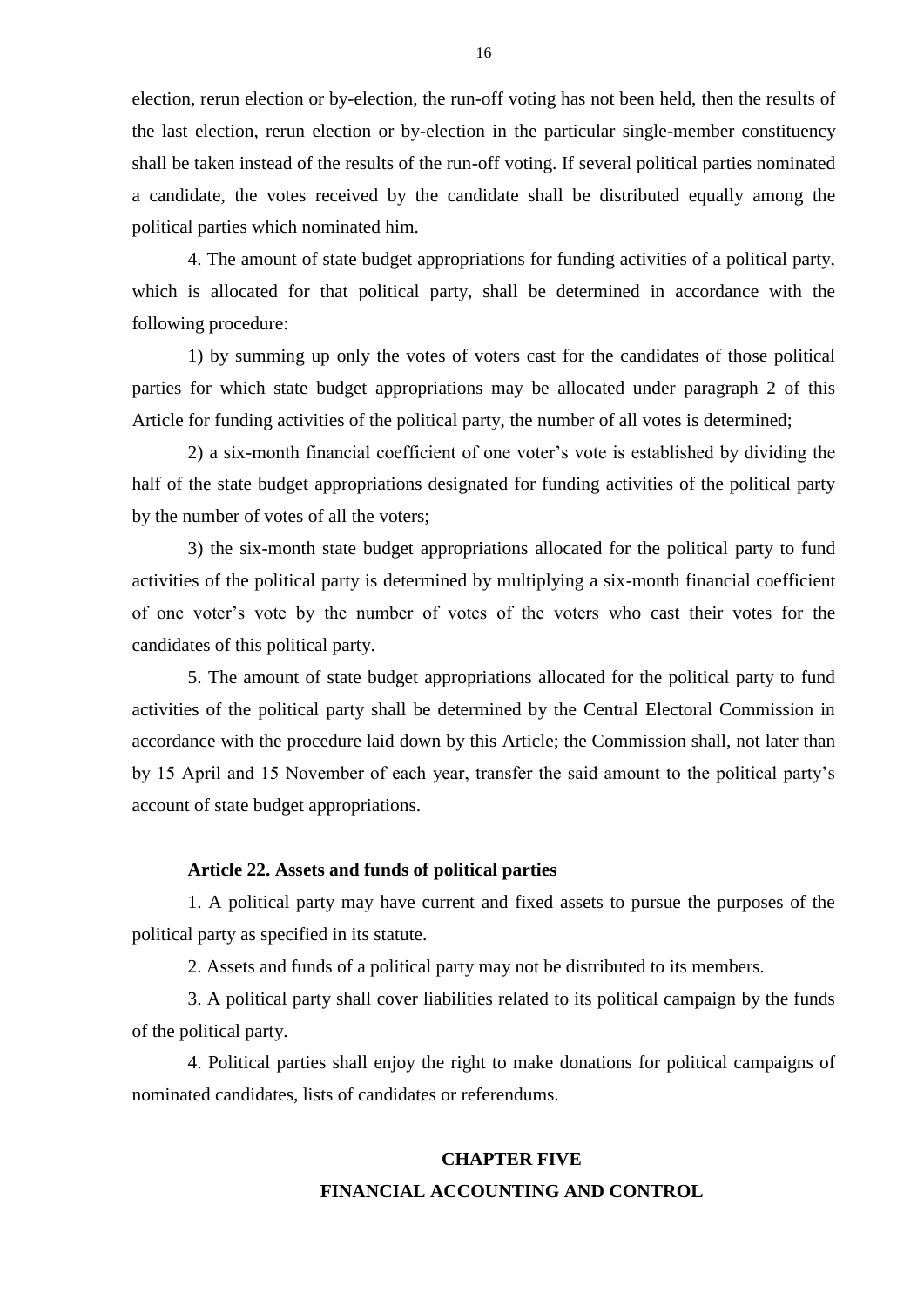### **Article 23. Financial accounting**

1. Management of accounting of a political party shall be regulated by this Law, the Accounting Law of the Republic of Lithuania and other legal acts.

2. Upon the end of the year a person responsible for the accounting of the political party shall prepare a set of financial statements of the political party. The annex shall be prepared together with a set of financial statements of the political party, i.e. a report on the use of state budget appropriations.

3. A set of financial statements of the political party shall consist of the following financial statements:

1) balance sheet;

2) performance report;

3) explanatory note of the financial statements.

4. A set of financial statements of the political party and the annex thereto specified in paragraph 2 of this Article shall be signed by the chair of a political party or the person appointed by the management body of a political party responsible for the accounting of a political party.

5. Each year but not later than by 15 March, political parties shall submit to the Central Electoral Commission an approved set of financial statements of the political party for the previous calendar year and the annex thereto specified in paragraph 2 of this Article as well as the auditor's report on findings, if such a report is mandatory, and the record journal of the political party membership fee. When necessary the Central Electoral Commission shall have the right to get access in accordance with the procedure laid down by legal acts to the documents substantiating the data provided in a set of financial statements of the political party.

### **Article 24. Control of funding of political parties**

1. Funding of political parties shall be controlled by the Central Electoral Commission and other institutions within their remit in accordance with the procedure laid down by the law.

2. The Central Electoral Commission shall:

1) approve model forms of the statement on the use of state budget appropriations and the record journal of the political party membership fee, as well as the description of the procedure for filling out and submitting the above mentioned documents;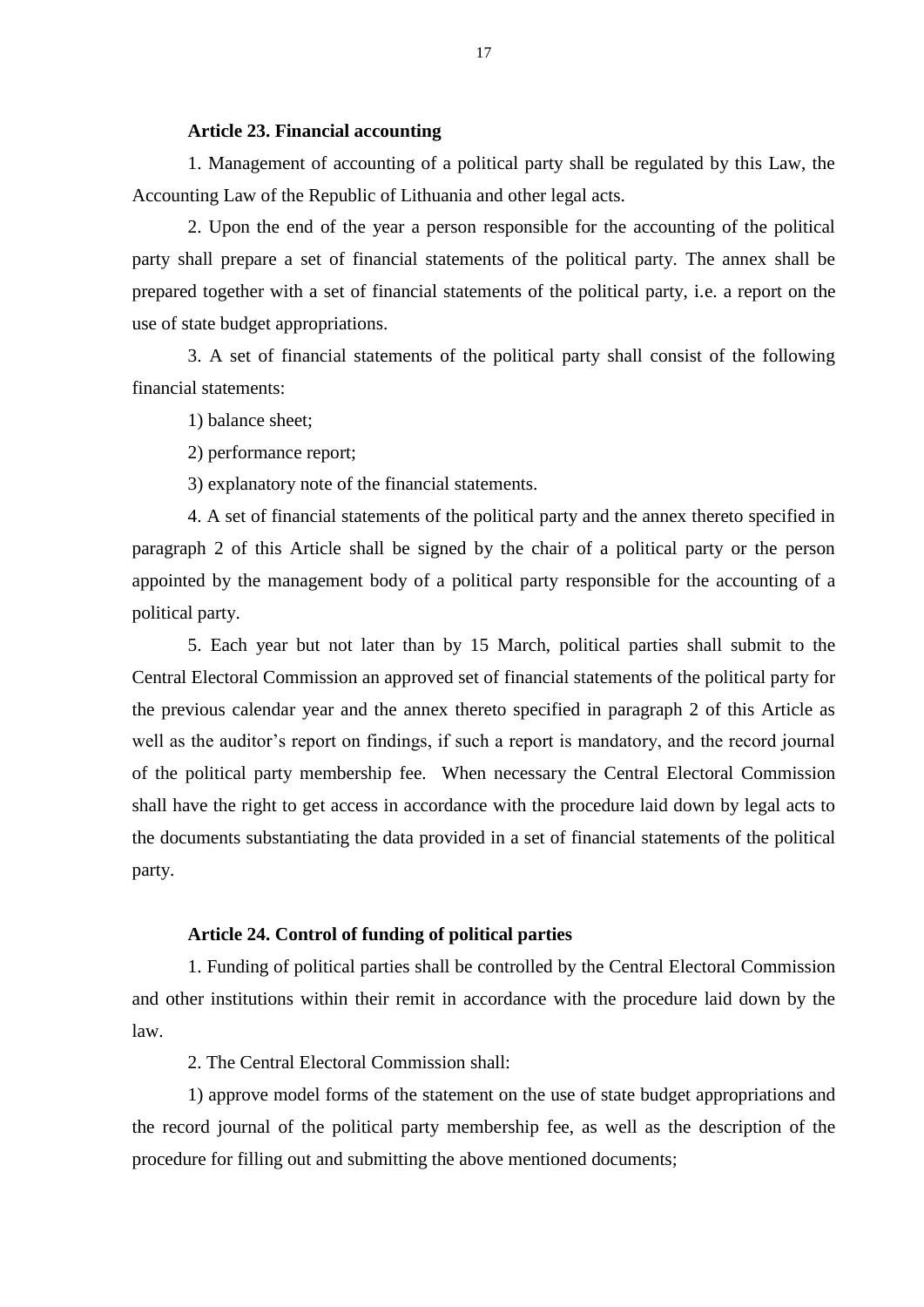2) after consultation with the Lithuanian Chamber of Auditors, approve the terms of reference for audit firms carrying out inspection of a political party, determining the scope of work carried out by the auditor;

3) control the compliance by political parties with the requirements of this Law and propose to hold liable for violations of this Law or to appeal to other institutions whose competence granted by the law allow to inspect the compliance with the requirements laid down by the law;

4) create conditions and be responsible that a set of financial statements of the political parties and the annex thereto specified in Article 23(2) of this Law would be posted on its website immediately after the receipt of the data, would be updated and that the said data would conform to the obtained information.

3. The Central Electoral Commission shall be responsible for continuous timely provision of information about violations of funding of political parties to the Special Investigation Service of the Republic of Lithuania, and to the Prosecutor General's Office of the Republic of Lithuania.

4. The National Audit Office of Lithuania shall, in accordance with the procedure laid down by laws and other legal acts, carry out the audit of the use of state budget appropriations allocated to political parties.

### **Article 25. Independent inspection of political parties**

1. A political party which during a calendar year has received the sum of revenue exceeding the amount of 200 AMEs must conclude with an audit firm or an auditor a contract to inspect the political party.

2. The inspection of the political parties which during a calendar year have received the sum of revenue lower than the amount of 200 AMEs shall be organised by the Central Electoral Commission. In order to carry out independent inspection of a political party referred to in this paragraph the Central Electoral Commission shall have the right to purchase services of audit firms or auditors in accordance with the procedure laid down by legal acts.

3. The auditor:

1) must carry out inspection of the political party or in compliance with legal acts of the Republic of Lithuania according to the terms of reference of the Central Electoral Commission which sets the scope of the work performed by the auditor;

2) shall have the right to obtain from the political party all the documents necessary to carry out inspection of the political party.

18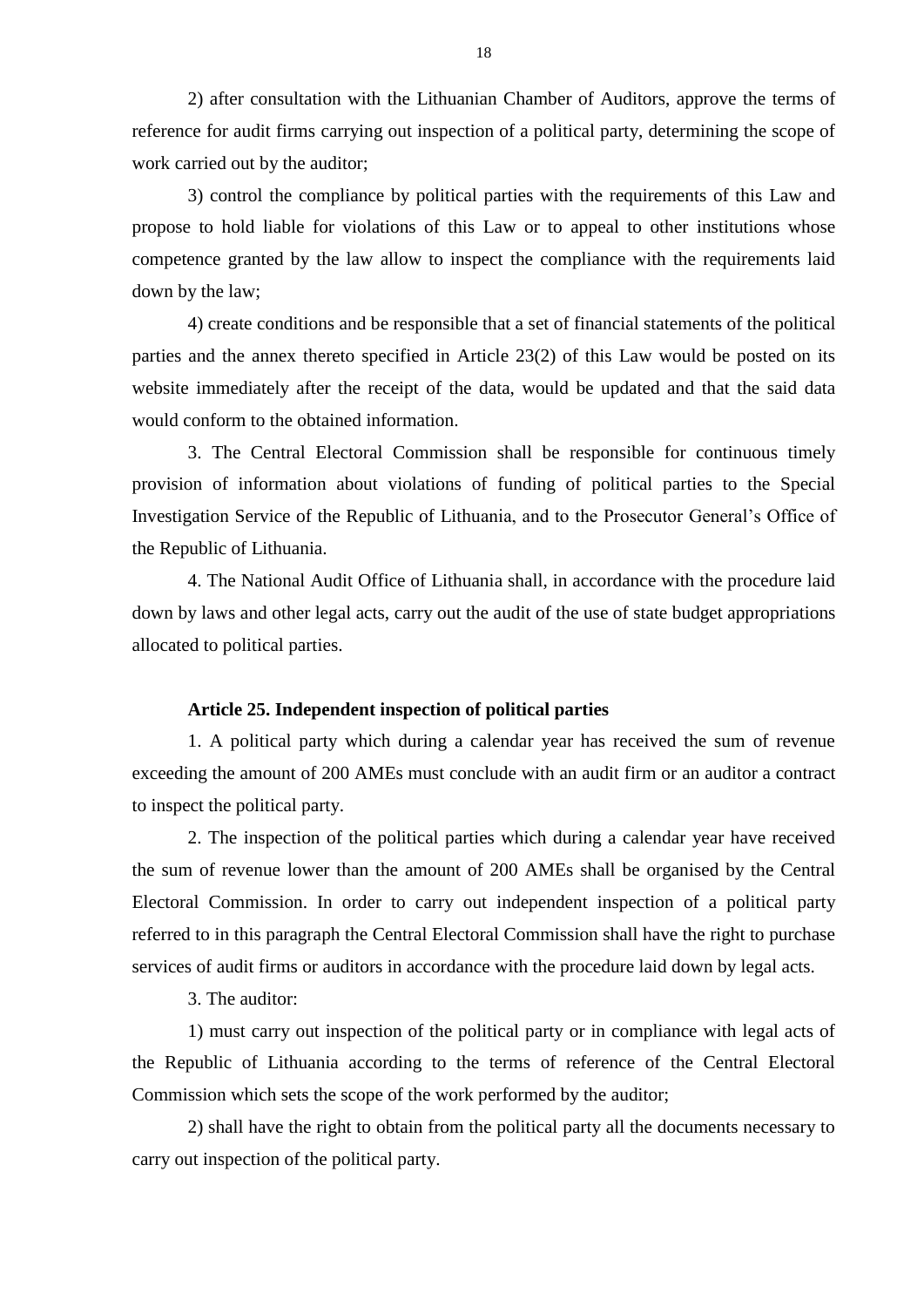4. Political parties must cooperate with the auditor carrying out inspection and present data, documents and other information necessary to carry out inspection.

### **Article 26. Publicity of funding**

1. A set of financial statements of the political party and the annex thereto specified in Article 23(2) of this Law, and the auditor's report of factual findings shall be public.

2. Every person who under the Republic of Lithuania on Funding of, and Control Over Funding of, Political Parties and Political Campaigns may fund political campaign participants, or a representative of the public information producer or disseminator, having presented the document confirming this, shall enjoy the right to get access at the Central Electoral Commission to a set of financial statements of any political party as well as the annex thereto and to announce their data in the media.

### **Article 27. Monitoring of funding of political parties**

1. Monitoring of political party funding shall be performed on a regular basis.

2. The Central Electoral Commission shall perform the monitoring of political party funding.

3. The methods of and the procedure for monitoring political party funding shall be laid down by the Central Electoral Commission.

4. When performing the monitoring of political party funding, the Central Electoral Commission shall have the right to purchase monitoring services of political party funding in accordance with the procedure laid down by legal acts.

5. The Central Electoral Commission shall constantly announce on its website the summarised data on monitoring of political party funding. Control institutions shall within their remit, be provided with detailed data on the monitoring of political party funding and a political party shall be provided only with the data on its activities.

## **CHAPTER SIX LIABILITY OF A POLITICAL PARTY**

### **Article 28. Liability of a political party**

A political party shall be liable for its obligations with its assets that belong to it by the right of ownership. A political party shall not be liable for its members' obligations, and its members shall not be liable for the political party obligations.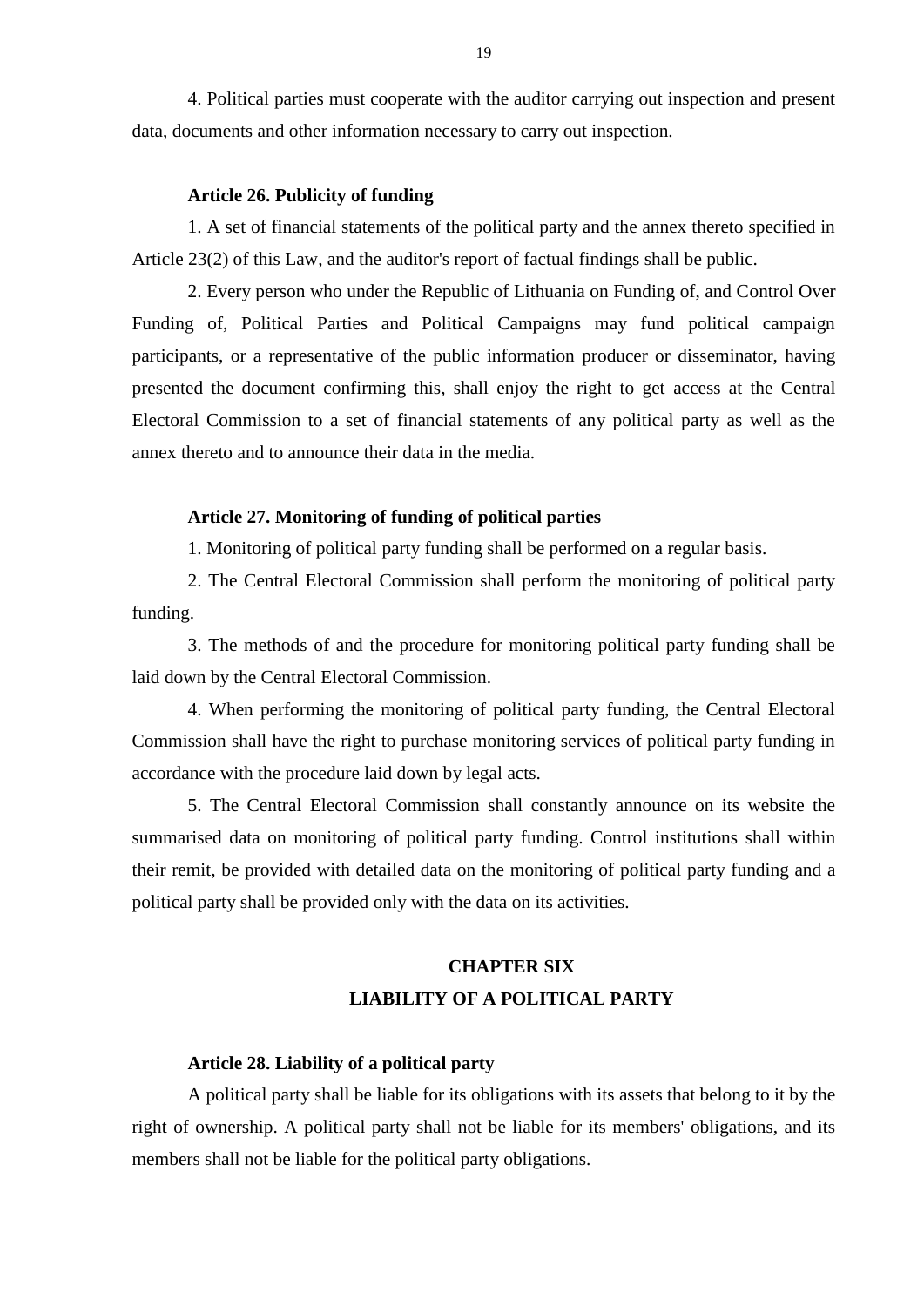## **Article 29. Investigation of activities of a political party**

1. Investigation of activities of a political party shall be performed in compliance with the provisions of Chapter X of Book Two of the Civil Code which apply to the extent the investigation of activities of a political party is not regulated otherwise by this Law.

2. The prosecutor shall have the right to request the court to appoint experts so that they investigate whether a political party, its management bodies or their members have acted adequately.

3. The following actions of a political party shall be considered inadequate when:

1) the political party takes decisions to use for the political party's activities the funds received from the impermissible sources of political party funding;

2) a political party, its governing bodies or their members conclude transaction of political party funding by violating the requirements of this Law.

4. If it is established that activities of a political party is inappropriate, the court may apply one of the following measures:

1) to temporarily terminate the powers of members of the governing bodies of the political party;

2) to obligate the political party, its governing bodies or their members to carry out specific actions or not to carry out them;

3) to liquidate the political party.

## **Article 30. Gross violations of this Law**

1. The following shall be considered to be gross violations of this Law:

1) submission of knowingly false data in a set of financial statements of the political party;

2) use of state budget appropriations not in accordance with the designation set out in this Law;

3) loss of the documents subject to safekeeping, other activities because of which it is impossible to determine whether a set of financial statements of the political party is accurate.

2. The Central Electoral Commission shall take a decision whether or not a political party has grossly violated this Law.

3. A political party shall have the right to appeal to the Supreme Administrative Court of Lithuania against the adopted decision, referred to in paragraph 2 of this Article, within 14 days after the adoption of such decision.

#### **Article 31. Liability**